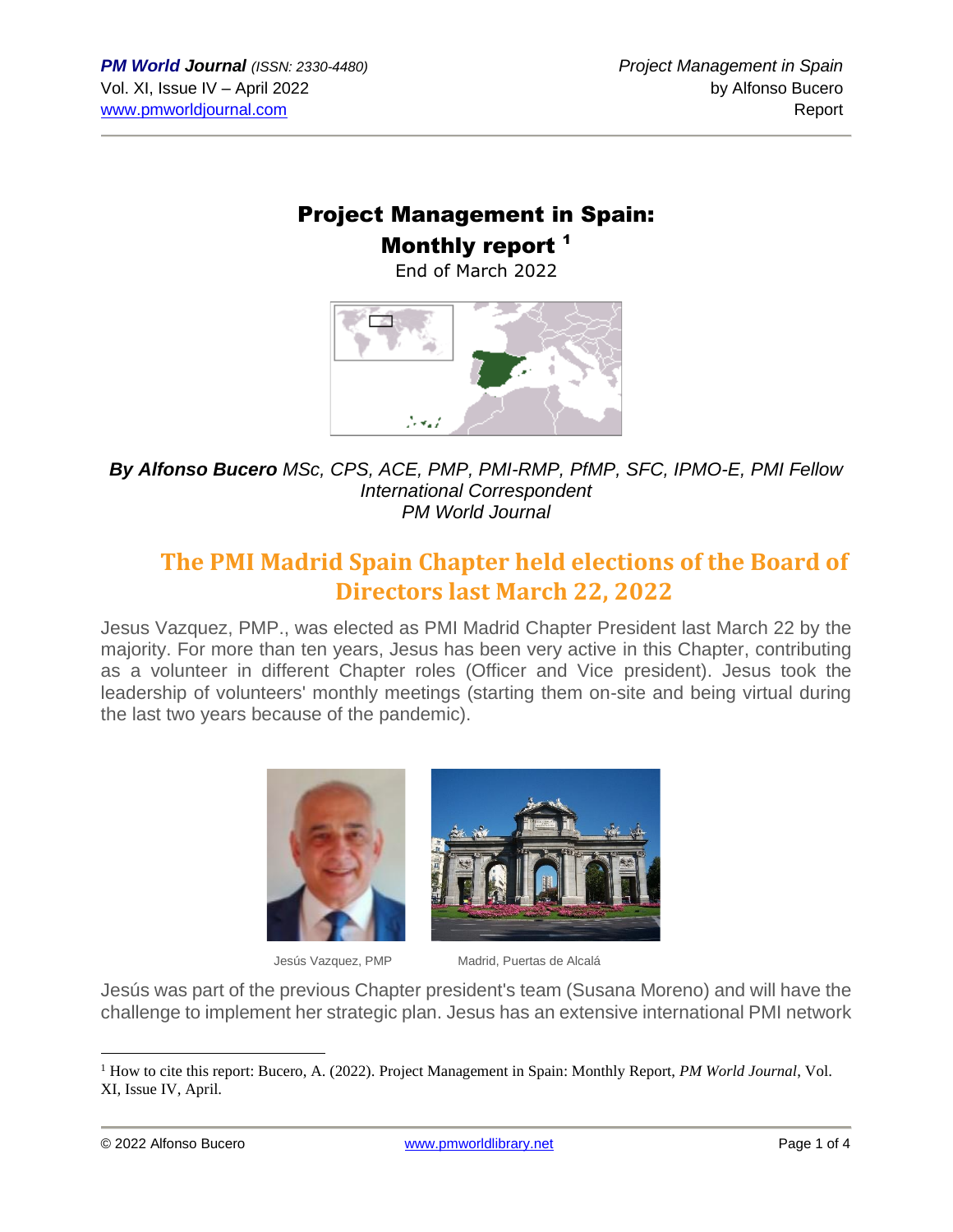that will help and support him to continue his President role. Congratulations, Jesus, in your new role, and the go-ahead to move our Chapter forward. Jesus counts on a great PMI Madrid Chapter volunteers' team.

#### **2 nd Congress of Women in Project Management**

At the same time, this month, the second congress of Woman in Project Management, a yearly event that started on March 8, 2020, led by Susana Moreno, keeps the women's energy in our profession alive.





International Woman Day Susana Moreno (Initiative leader)

### **Donations for Ukraine**

Regarding social events, the PMI Madrid Spain Chapter has donated to the benefit of Ukraine, and all members supported that effort in the use of that community. Luis Reyes currently leads that initiative and keeps the Good Social activities at PMI Madrid Chapter alive.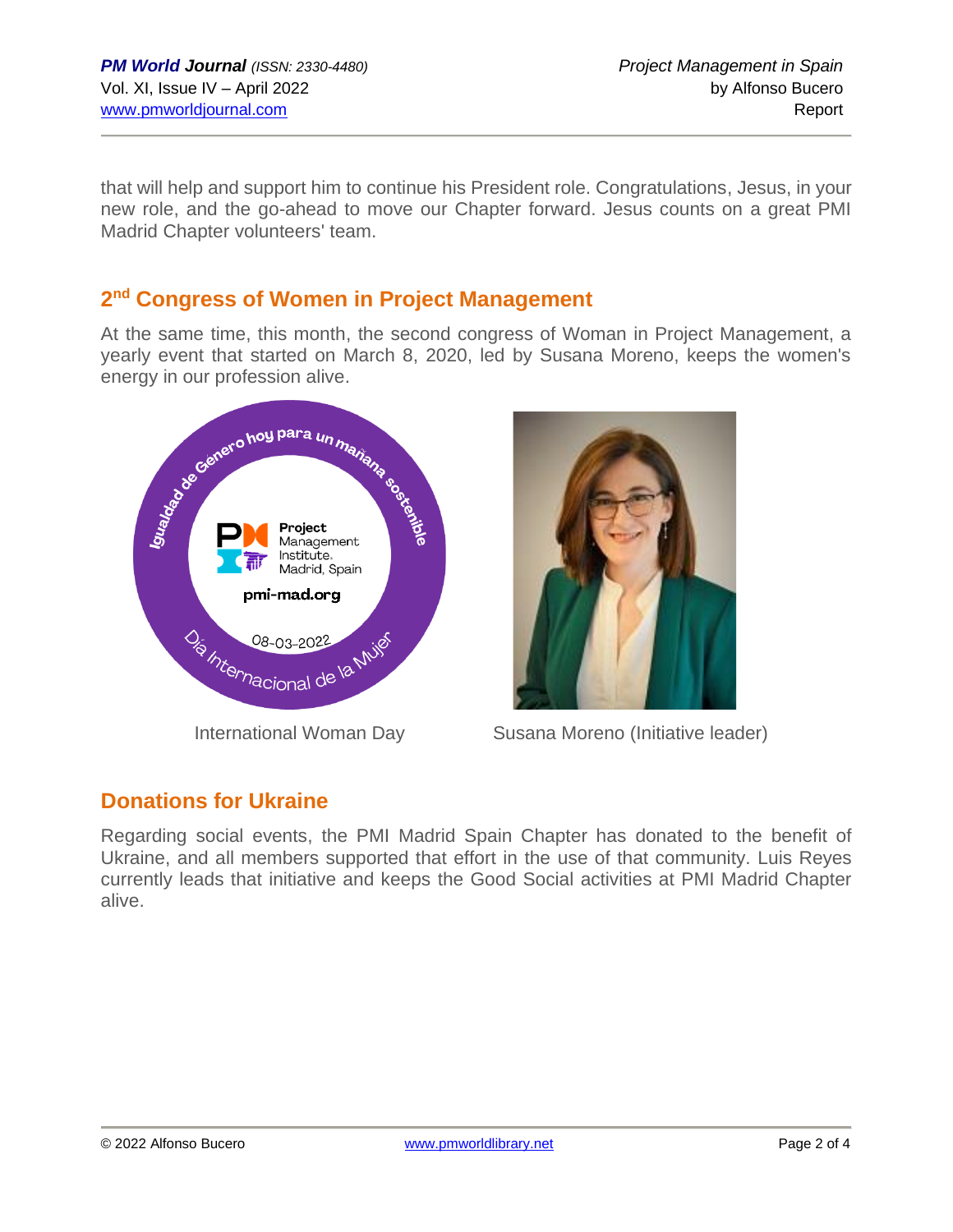

Luis Reyes, PMP

Luis leads a group of volunteers that continue moving forward on all socially suitable activities and events. Our society needs those activities more and more because of the current worldwide complex situation.

The new President now has the challenge to continue with all current activities and move our Chapter to a PMI leading position. We hope the pandemic situation improves and be able to restart all the Chapter face-to-face activities very soon.

### **TODAY IS A GOOD DAY, and TOMORROW WILL BE BETTER!**

#### About the Author



**Alfonso Bucero**

Madrid, Spain

**Alfonso Bucero**, MSc, CPS, ACE, PMP, PMI-RMP, PfMP, SFC, IPMO-E, PMI Fellow, is an International Correspondent and Contributing Editor for the *PM World Journal* in Madrid, Spain. Mr. Bucero is also the founder and Managing Partner of BUCERO PM Consulting. Alfonso was the founder, sponsor, and President of the PMI Barcelona Chapter until April 2005 and belonged to PMI's LIAG (Leadership Institute Advisory Group). He was the past